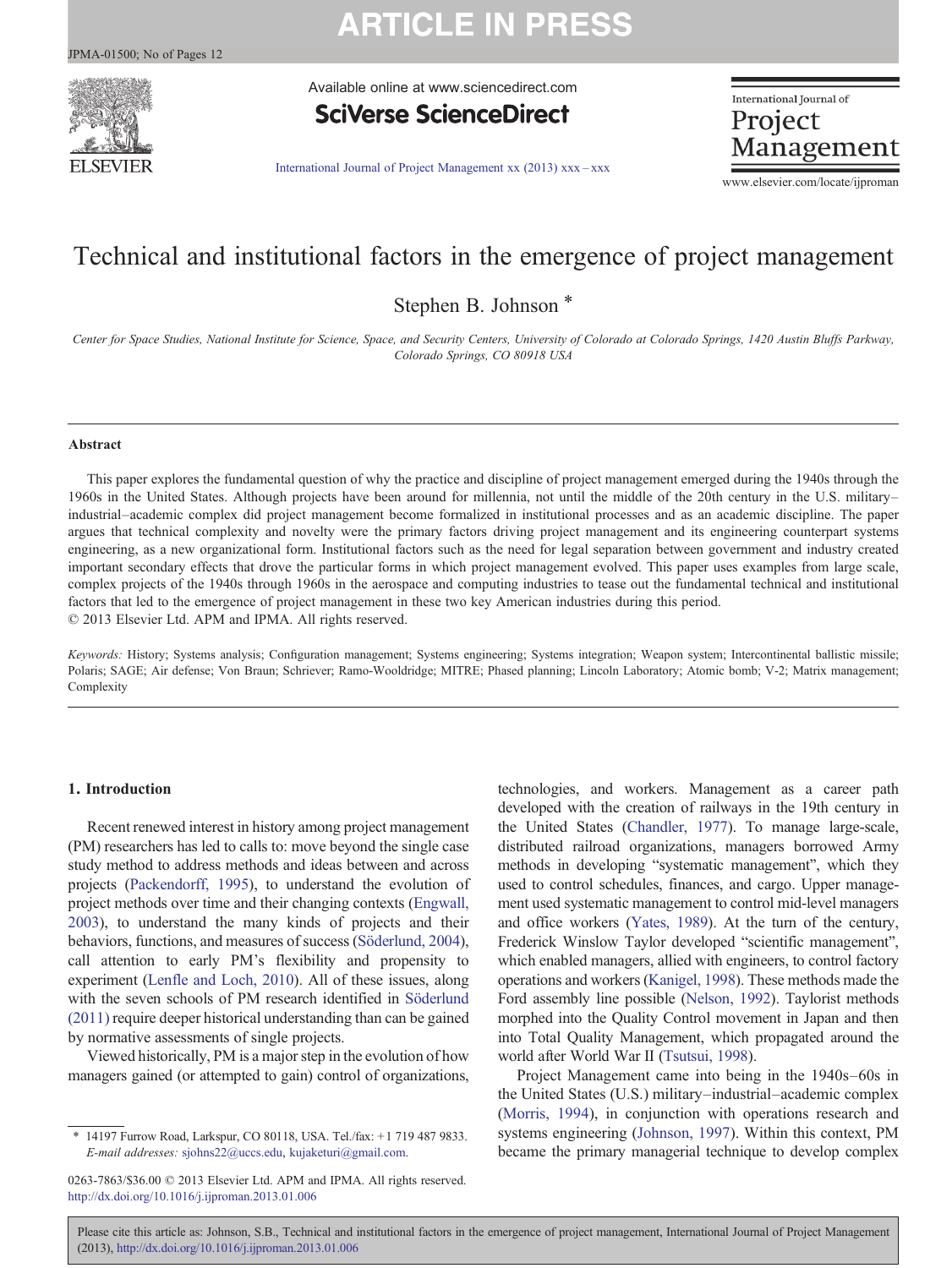# **ARTICLE IN PRESS**

new products and technologies. We will see that project management formed as a response to difficult technical and organizational problems with complex military projects. This paper will demonstrate that project management is an evolving technique of organizational problem solving, which was created in a specific time, place, and culture to resolve specific problems.

### 2. Precursors: World War II

World War II was a crucible in which scientifically sophisticated technologies were rushed from research to development to production to operations. Several particularly complex technologies and operations required new methods of analysis, coordination, and organization. These included radar, the German V-2 ballistic missile, the American B-29 bomber, and the atomic bomb.

#### 2.1. Operations research to Project RAND

Operations research was initially created in the run-up to World War II in Great Britain to help create an effective air defense system from a network of radar stations linked to fighter squadrons. Radar technology enabled detection of aircraft by reflected radio signals. German bombing raids on London during World War I made the problem particularly urgent. Scientists were crucial in determining how to link radar detection of bombers to the direction of fighters to intercept them. Operations research's reputation was made when the new radar-based air defense system proved itself as a key factor in British victory in the Battle of Britain [\(Buderi, 1996](#page--1-0)). Soon British operations research scientists were tackling problems of anti-aircraft gunnery, submarine detection, bomber navigation, and a host of other pressing issues.

By 1943 American scientists were using operations research to study critical problems such as antisubmarine warfare, aerial operations to mine Japanese harbors, and bomber formations to ensure maximum protection against enemy fighters ([Rau, 2000](#page--1-0)). In early 1946, the Commander of the Army Air Forces funded Douglas Aircraft Corporation's Project RAND to study intercontinental warfare. As its interactions with Air Force leaders to provide scientific expertise created potential conflicts of interest for Douglas in contract bids, Douglas executives spun it off into the non-profit RAND Corporation. RAND Corporation became an influential force in the development of "systems approaches" over the next two decades [\(Smith, 1966\)](#page--1-0). As we will see, for project management, operations research is of significance because when applied to the study of technical feasibility, it became "systems analysis", the first step in deciding whether to create a military project. This began to link proto-project management with military, technically advanced projects.

### 2.2. Systems integration: the B-29 and Mark 56 Gun Director

One of the key "systems approaches" to organize highly technical projects that became essential in the early Cold War was "systems integration". It formed in projects to develop

complex aircraft and radar-directed anti-aircraft artillery. To understand the linkage between the technical problem-solving and organizational methods that became project management, one must first understand the pre-war process of aircraft design, testing, and production.

Specialized organizations for aircraft development did not exist in the United States until the 1930s, leaving aviation initially dominated by individual aviators and their companies. The Army Air Corps procurement process started with the release of specifications for industry. Contractors built a prototype known as an "X-Model", which the Air Corps tested by flying it. Test flights resulted in change recommendations, which were incorporated into a "Y-Model" prototype, whose design also addressed production considerations. After further flight tests, the contractor released production drawings. The Air Corps issued these for production bids, and the winning contractor then built the specified number of aircraft. The Air Corps then added weapons, radios, and other gear, and released the resulting aircraft into the field. To manage this process, the Air Corps typically assigned a single project officer with a small staff.

This process changed significantly during the Second World War, as the Air Corps became the Army Air Forces. As the military hurried to put aircraft immediately into production, Congress allowed procurement officers write letters of intent to contractors to rush aircraft into production immediately, with cost negotiations deferred and costs reimbursed. Consequently, the Army Air Forces procurement staff expanded dramatically. As the Air Forces found design problems in testing and combat, aircraft were shipped from production lines to modification centers, which installed the latest changes. After this, the government separately installed weapons, navigation systems, and communications equipment.

These procedures did not suffice for complex aircraft like the B-29 and the P-61. For these aircraft, weapons were directly integrated into the airframe, with (analog) computer-controlled gunnery and a pressurized interior. Project officers organized committees to develop and integrate the airframe, electronics, and armaments together into an entire "weapon system" [\(Johnson,](#page--1-0) [2002b](#page--1-0)).

Systems integration also became an issue in the development of the US Navy's Mark 56 Gun Fire Control System, which connected radar to an analog computer that controlled the fire of its anti-aircraft gun. Institutions created problems due to the division of labor within the Navy's Bureau of Ordnance, and between the Massachusetts Institute of Technology Radiation Laboratory, the Navy, and other contractors. Ivan Getting, who headed the project for the Radiation Laboratory, believed that the Navy's difficulties with automated gun directors were due to Bureau of Ordnance's practice of dividing the work into small subcomponents, after a brief initial effort to define the system. This division of labor did not work because of the tightly coupled relationship between the radar, the gun itself, and the gun director's computers, which had to factor in the movement of the ship on which the gun was mounted, as well as the movement of enemy aircraft.

In early 1945, Getting proposed changing the Radiation Laboratory's responsibilities from its historical role of designing

Please cite this article as: Johnson, S.B., Technical and institutional factors in the emergence of project management, International Journal of Project Management (2013), <http://dx.doi.org/10.1016/j.ijproman.2013.01.006>